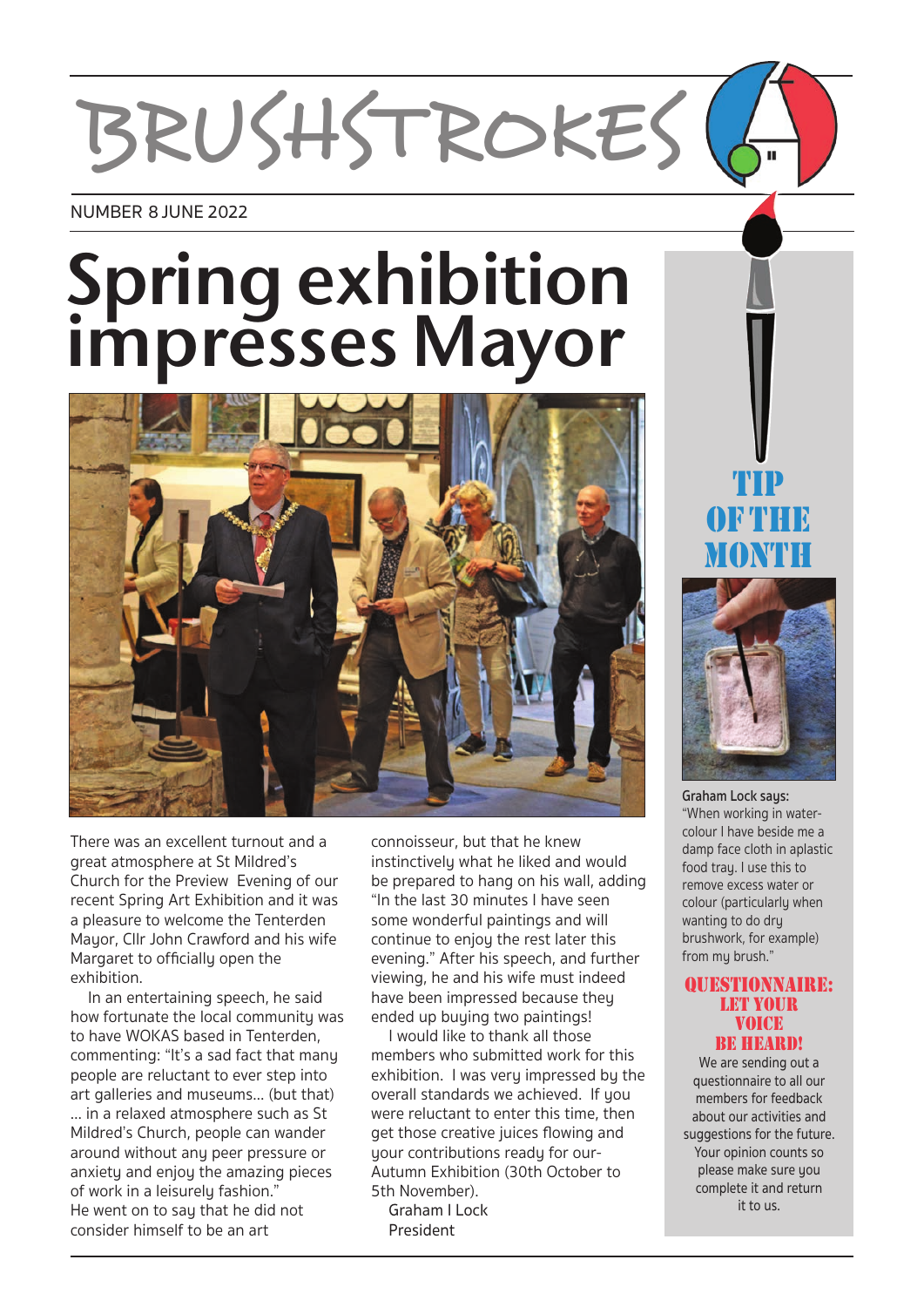#### PORTRAIT **ARTICY KS**

Many of us were glued to Sky Arts' Portrait Artist of the Year series. If you are interested in either looking at or painting portraits,you should take a look at the website of Contemporary British Portrait Painters. Their gallery of images at www.thecbpp.org/gallery is both a feast for the eyes and an inspiration to all of us to have a go.

### ART BESIDE THE SEASIDE



Hastings Contemporary (formerly the Jerwood Galleru) has a new exhibition entitled Seafaring running until September 25th. It brings together more than fifty works from 1820 to the present day, exploring the drama, beauty and strangeness of life at sea.

At the heart of the exhibition is Lost at Sea, a show-within-a-show, featuring three oil paintings by eminent contemporary artist Cecily Brown, as well as lithographs by Martin Kippenberger from his suite Raft of the Medusa, alongside a rare 19th century mezzotint based on the famous Géricault painting. Also included are works by such famous names as Eric Ravilious, Elisabeth Frink, Edward Burne-Jones, Alfred Wallis, Frank Brangwyn and Maggi Hambling.



# **WOKAS Exhibition winners**

The winner of the public vote for the best picture went to Mark Farrow for Jug and Plums with Graham Lock's Stepping out coming in second. The NFU sponsored prize was awarded to Alison Chandler's impression of the Ukraine war Hope and Despair.

# **London exhibitions**

The world has opened up again, but you may find it difficult to know where to start with exhibitions ranging from Raphael, Sickert and Picasso to Surrealism and Cornelia Parker all on in London. A good place to start your planning is the Art Fund website. Go to the page www.artfund.org/whats-on/exhibitions, enter your preferred location and dates to find out what's on offer and then follow the links for further details about each exhibition.

## **Summer painting programme off to a flying start**

Our first two outdoor painting days this summer were greatly enjoyed by all who came. While the weather was a little chilly at Silcocks Farm, the handy on-site café and great variety of subjects were sufficient compensation. At Newenden, the café again played an important role with members able to get together over lunch and share their ideas. Wendy Phillips' excellent summer programme continues to offer culinaru as well as visual delights on

Tuesday June 14th when we meet at the C-side café at Fairlight cliffs, Pett Level to try our hand at some seascapes. Do come along! If you are a novice at landscape painting, please feel free to contact Wendy Phillips at wend29@hotmail.com or Alison Chandler at a.j.chandler@hotmail. co.uk for some tips onwhat to take with you and some reassurance about painting outside. Painting in a group is a great way to get over your inhibitions about painting outside and even if you consider yourself to be more of a studio artist, your work will benefit greatly from your observation and work outside. Give it a tru!

#### **South East Open Studios**



From June 3rd to 19th, a host of talented local artists are opening their homes and studios to the public to show and sell their work. Don't miss this opportunity to see a really wide range of work. You can plan your visit by location, date or artist's name using their interactive guide at https://www.seos-art.org/seos-art-guide-2022/. Some of our very own WOKAS artists are taking part (Clive Dand, Christine

Hopwood, Nicola Colbran, Rowena MacWilliams, Caroline Anderson, Jude Askey-Brown and Phil Auden) and I'm sure they would welcome your support.